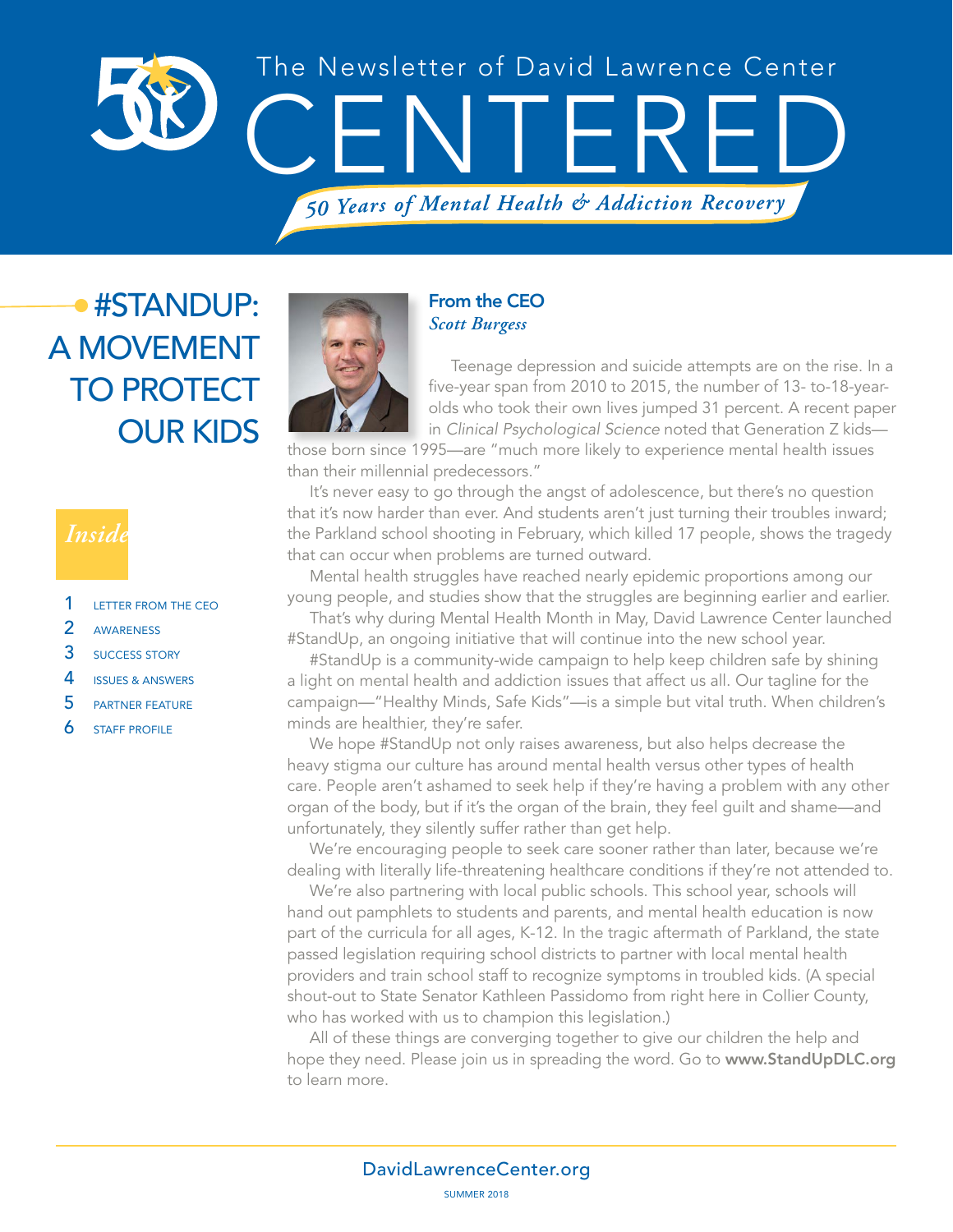

#### DAVID LAWRENCE CENTER BOARD OF DIRECTORS 2018 - 2019

Scott Burgess *President / CEO*

William O'Neill, Esq. *Chairman*

Ed Boyer

Reisha Brown, MD

Russell Budd

Rob Edwards

Polly Keller\*

Robert P. Magrann

Mary Morton, CPA

Sheriff Kevin Rambosk

Michael V. Reagen, Ph.D.

Pablo X. Veintimilla

\**Honorary Board Member*

#### MISSION

Restoring and rebuilding lives by providing compassionate, advanced and exceptional mental health, substance abuse and integrated healthcare solutions, available to all.

#### **VISION**

To lead the way in transformational care so every individual assisted can achieve what is possible.

David Lawrence Center is a not-for-profit, 501(c)(3) organization and is accredited by the Joint Commission on Accreditation of Healthcare Organizations. The Center is funded in part by the State of Florida Department of Children and Families (DCF) and the Department of Housing and Urban Development (HUD), Collier County Department of Housing, Human and Veteran Services, and private donations made through fundraising efforts.

### AWARENESS



#### Young Executives Catch the Vision *DLC's Young Executives bring the Center's mission and message to a younger generation through advocacy, awareness, and fundraising.*

Allison Durian says she thinks she was born with philanthropy in her blood.

"I was fortunate to grow up in Naples," she says, "and my parents always reminded me how lucky I was—and how important it is to give back."

A life of volunteering—through church youth group, at school, and in college, with organizations like Habitat for Humanity and St. Matthew's House—eventually resulted in Durian becoming one of the first leaders of David Lawrence Center's Young Executives program.

"When I became a professional, I wanted to continue doing charity work and volunteerism," says Durian, who adds that her "words to live by" come from Micah 6:8: "Do justice. Love kindness. Walk humbly."

The Young Executives (YE) are a group of young professionals who advocate for mental health and substance misuse awareness. They are dedicated to supporting the mission and vision of David Lawrence Center, and are active in fundraising for the Center. Last year alone, they raised \$27,000 through a variety of events throughout the year.

The idea for YE came from DLC's forward-thinking leadership; they were concerned that their message and mission weren't reaching the next generation. They recruited Durian and a few other young executives in their 20s and 30s, and the program was born in 2010.

"DLC was the first non-profit in our community to recognize the need for a next-generation advocacy group," says Durian. "Now just about every charity in town has one."

Durian, Naples Winter Wine Festival Associate Director, chaired YE's board for three years before passing the torch to Priscylla Oliva in July 2018.

Oliva, an Executive Administrative Assistant at Barron Collier Companies, says she first became aware of DLC's "tremendous impact" at a GAIN presentation in 2016.

"I was immediately intrigued and joined the board a few months later," she says. "I'm so glad I got involved. I think DLC's work is as important as ever—just turn on the news or look at social media. Mental illness and substance abuse is everywhere.

"I have family members who battle mental illness and substance abuse. As I grew older, I realized it wasn't just my family fighting these battles. It was my friends and their families, and their friends and their families. Mental illness and substance abuse do not discriminate."

"DLC was the first non-profit in our community to recognize the need for a next-generation advocacy group," says Durian. "Now just about every charity in town has one."

**- ALLISON DURIAN, DLC YOUNG EXECUTIVE** 

The group's next major event is its annual "Chip in for DLC" golf fundraiser, which will be held on October 26.

Other YE events held throughout the year include:

- An annual Sunset Cruise in June aboard the Naples Princess.
- An "Elevate Wellness Series," which include themed events around fitness and health activities and are held once each quarter. Examples of Elevate events include yoga on the beach, fitness boot camp, and cooking classes.
- "Friendraiser" get-togethers.
	- The next Friendraiser, "Trivia Night: Through the Decades" will be held on September 13th from 6 to 9 p.m. and will feature trivia on mental health and pop culture.

The YE board includes seven young professionals and a DLC staff advisor, all under the age of 40. They represent a variety of professions, including law, finance, real estate, non-profit, fitness, and more. The board is currently looking for additional members; go to www.DLCYoungExecutives.com to learn more.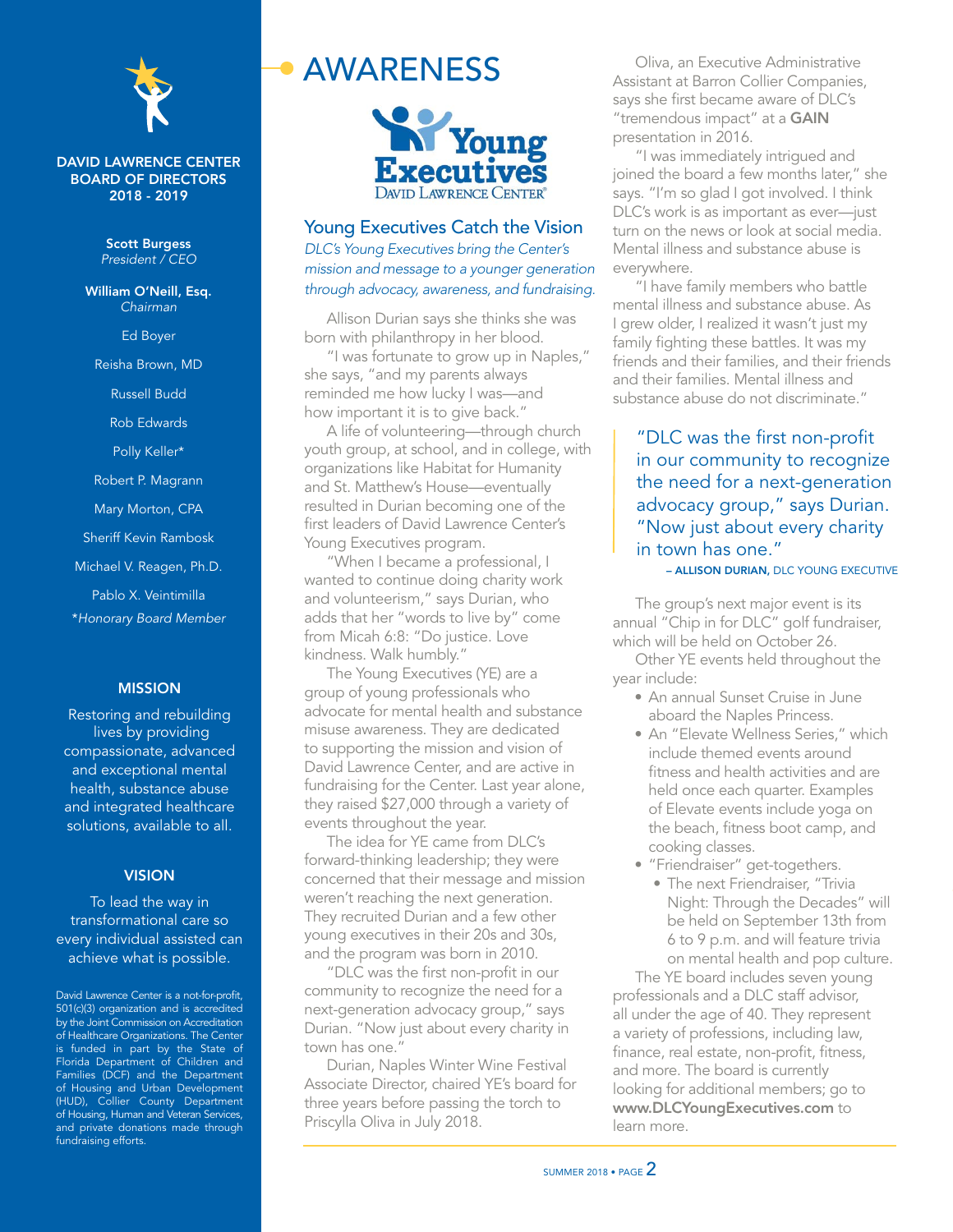# SUCCESS STORY

#### Back from the Dead

*I was depressed and even suicidal throughout much of my childhood. But DLC gave me hope and showed me what it means to be alive.*

#### *By Brianna*

Throughout much of my childhood and my teens, I didn't like life very much. I wanted to be dead. Even as early as 7 years old, I was haunted by suicidal thoughts.

My home life didn't make things any easier. It was always chaotic. And I lost a sister to cerebral palsy; she was 13 when she died, and I was 10.

On top of all that, I have clinical depression. I didn't know that until recently, so it went unchecked and untreated for years.

As a teenager, I was self-medicating through substance abuse. Things had gotten so bad by the time I was 17, my mom took me to David Lawrence Center. All I can say is that they brought me back from the brink, especially Dr. Emily Williams, a psychiatrist. She literally saved my life.

That's when I learned that I had a chemical imbalance that was contributing to my depression and anxiety. It was actually a relief, like someone said, "Hey, it's not your fault you're feeling this way." From then on, I've been on the right medications, and that's helped a lot in my journey back to enjoying life.

Over the next few years, I worked closely with my therapist, Molly Modzelewski, and that's made all the difference. She taught me that I had more control over my feelings than I thought.

She introduced me to different types of meditation, where I learned to let go of some of my sadness. It was hard at first, but practice is everything. So I stuck to the meditations, and I got better at it. I started to feel good when I'd meditate. And when I ate well. And when I got exercise. It was like a chain reaction.

They gave me tools, but I had to put them to use, or else gain nothing. You can't just go sit in the gym and say,

"I went to the gym today." You've got to get on the treadmill; you've got to lift some weights. You've still got to work. But it's so worth it!

I've been able to work through a lot of my pain, and I've let go of all that



negative energy. I finally reached a point where I was like, "Okay, where do I go from here?"

Now I'm 20 and a sophomore at Florida Gulf Coast University, majoring in communications with a focus in public relations.

In one of my classes, we had a little contest to see who could make the best original short film on the theme of a zombie apocalypse. I really poured myself into that project. I wrote the script, did the story board, directed, and acted. Some friends were in it too, and they totally got into it.

#### – BRIANNA, FORMER DLC PATIENT "I've been able to work through a lot of my pain, and I've let go of all that negative energy. I finally reached a point where I was like, 'Okay, where do I go from here?'"

We all had so much fun, and it made me feel like a new person, better than I'd ever felt. I was so grateful. And guess what? Our little film—a nine-minute movie called *Lawless*—won first prize in a film festival at school. I have to laugh at the irony that a project about the undead played a role in my own coming back to life!

When I was introduced to give my winning speech, I was smiling cheek to cheek.

I just stood up there and said, "What's up? I'm Brianna. Thank you so much. This is awesome!"

That's pretty much how I feel about life these days. Thank you, David Lawrence Center!

*Supporters like you make success stories like Brianna's possible. Thank you for your support!*

### DONOR NEWS

#### Gift of Compassion

#### *Local evangelist makes generous contribution to Mindful Compassion Initiative.*

Reverend Sheila Zellers of Motivated by Love Ministries is well aware of the toll that mental illness and addictions can take on a family—because she's seen it in her own.

And though she believes God can work miracles with such people, she also knows the importance of excellent mental health care.

"God can do supernatural things," she told DLC this spring. "But with several mental illness and addictions, we need to do more than just pray. We need professionals. We need David Lawrence Center."

Zellers and Motivated by Love recently donated \$2,000 to help with Mindful Compassion, a DLC initiative that partners with 35 local churches (and counting) to provide love, support, and hope to those needing care. DLC helps faith organizations better understand the issues so they can combine compassion and education to provide the best care possible.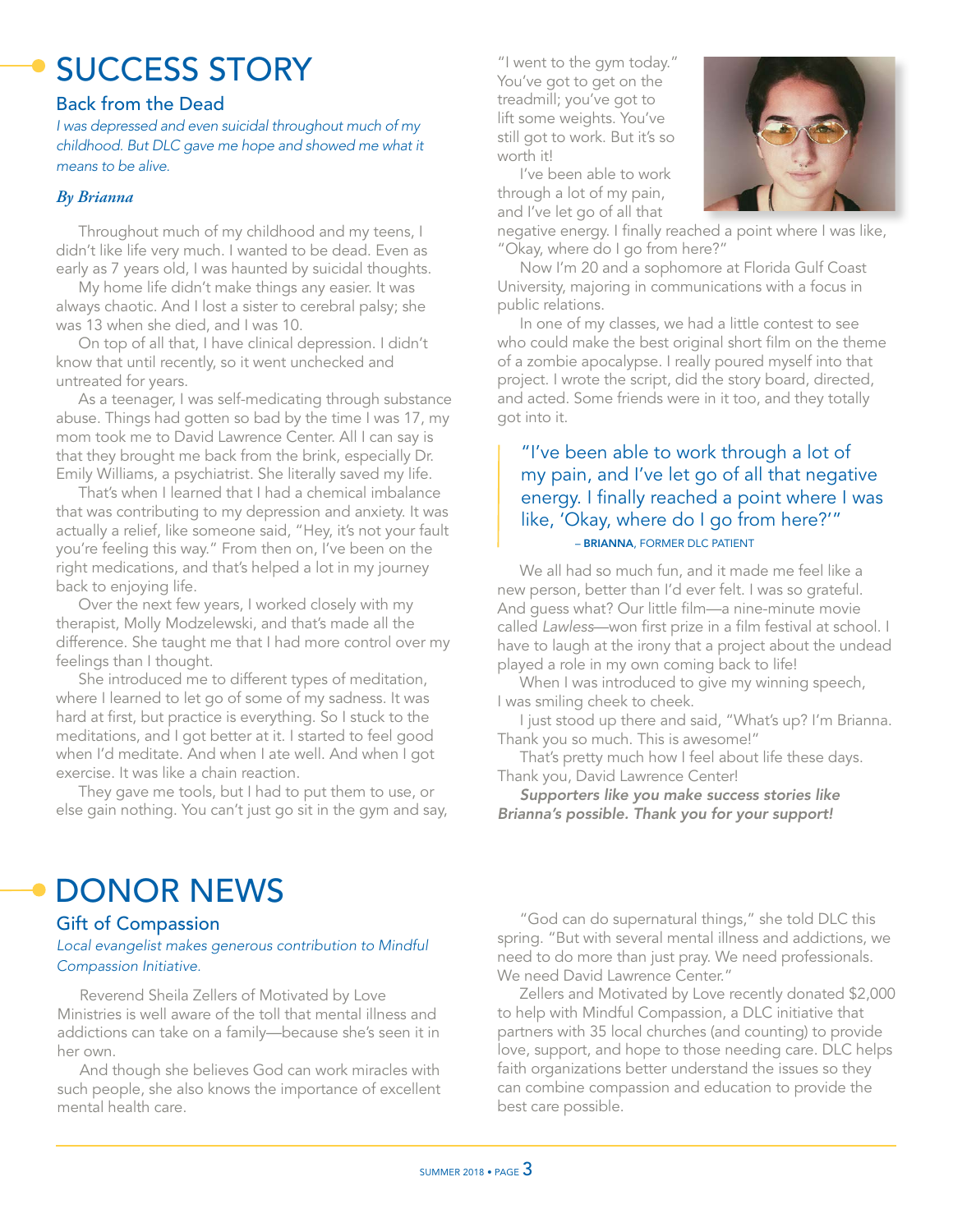### ISSUES & ANSWERS

#### DLC's Experts Respond to Your Questions

Q. My 17-year-old son has Asperger's and is obsessed with video games. He's much larger than me, and if I try to take away his computer or phone, he can go into a rage. Any advice?

A. We recommend that you seek professional help. We can teach you how to systematically desensitize him to electronics, weaning him off slowly and adding new activities, little by little.

Use a visual plan to let him know some changes are coming, and tell him you have confidence in his ability to self-regulate. Set limits for his behaviors; make it clear that if he becomes aggressive, there will be consequences.

Most teens do well with structure and consistency in their environment. Be firm; say, "This is what will be happening," and then let him choose appropriate activities for reaching maximum growth and potential activities that will enhance his reading, problem solving, and intellectual skills. Encourage exercise for physical growth and chores to promote helping family. Help him feel pride in his accomplishments.

Once he completes his assigned tasks, reward him with up to 1.5 hours of video time . . . and he'll feel pretty good about himself, because he will have *earned* it. After all, he'll need to conquer that obsession to be ready for success in the workplace.

*— Susan White, MA, Children's Outpatient Clinician*

#### Q. What are some treatment approaches for Internet/ computer addictions?

A. In addition to traditional cognitive-behavioral approaches, other therapeutic methods are being explored, such as:

- Cognitive Behavioral Therapy, which provides step-by-step ways to stop compulsive behaviors and change your perceptions about your Internet use. One technique is to explore one's specific usage patterns and then introduce new schedules and activities to interrupt those patterns. Therapy can also help you learn healthier ways of coping with uncomfortable emotions—such as stress, anxiety, or depression—that may be fueling your internet use.
- **Group support** from organizations such as Internet and Tech Addiction Anonymous® (ITAA) and On-Line Gamers Anonymous, which offer online support and face-to-face meetings to curb excessive technology use. You also need real-life people to benefit fully from any addiction support group. Online groups can help you find sources of assistance, but faceto-face support groups may also help treat Internet addiction by compensating for the lack of social support the individual is seeking online.



6-YEAR-OLD SEBASTIAN RECENTLY DEMONSTRATED WHAT IT MEANS TO BE A #STANDUP KID! HE RECENTLY AUCTIONED OFF HIS ART AND DONATED THE FUNDS RAISED TOWARD DAVID LAWRENCE CENTER. FOR MORE INFORMATION ABOUT OUR #STANDUP CAMPAIGN, PLEASE VISIT STANDUPDLC.ORG.

- Medications. There are no over-the-counter medications known to help treat Internet addictions, which can be highly personal and may involve cooccurring disorders such as anxiety and depression. When this is the case, some patients may benefit from the use of prescription medications that are relevant to their diagnosis and symptoms.
- *— Karen Buckner, LCSW, Director of Children's Community Services*

#### Q. I'm concerned about pornography and my children. How do we protect them?

A. Limiting use and being more informed of what our children are exposed to online is one of our greatest defenses. Establishing boundaries is vital. We also recommend having a common and open area in the house where the computer is only used; it's a good idea to start this practice when they're young, so they'll be used to it when they're older and are tempted to do more online "exploring."

There are also specific apps and other technologies —Internet filters, parental controls on TV and for smartphones, and so on—to help parents have more control over what and how long their children are exposed to the Internet.

*— Angela Lopez, LCSW, Outpatient Services Clinical Supervisor*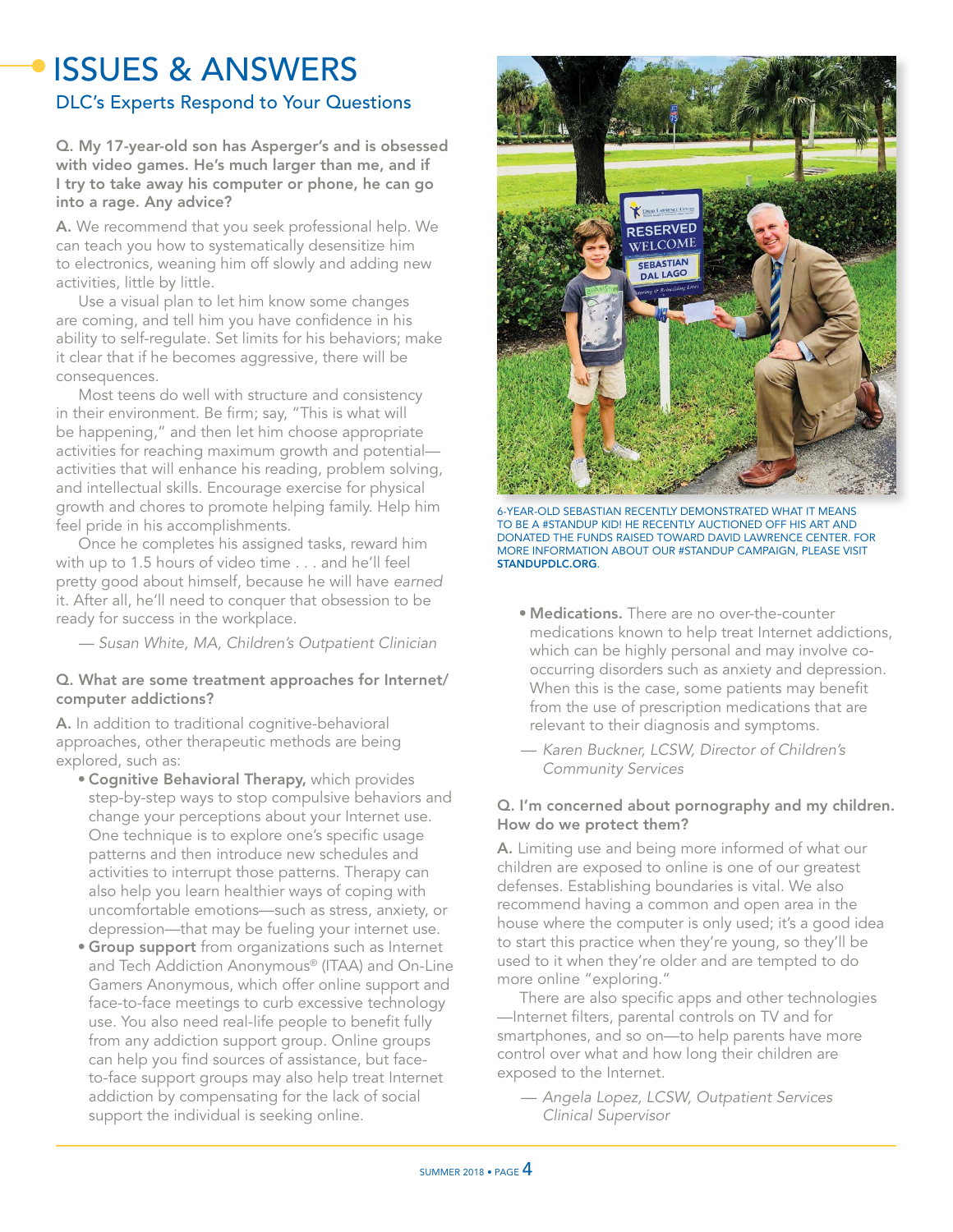## PARTNER FEATURE

#### It Runs in the Family

*Shaun Kelly, son of longtime DLC supporter Polly Keller, has followed in his mother's footsteps in dedicating most of his adult life to serving the organization.*



Polly Keller has devoted almost her entire adult life, nearly half a century, to the support of David Lawrence Center—as a volunteer, as an activist and advocate, as a fundraiser, and as a co-founder.

So when her son, Shaun Kelly, is asked if he even had a choice whether or not to follow in his mother's footsteps, he laughs.

"Well, I have watched her give her life to DLC pretty much my whole life," he says. "But I wouldn't have done it if I didn't want to do it. I wanted to do it."

By "it," Kelly is referring to his own three decades faithfully serving DLC as a volunteer—on their Center board (including a couple years as board president), on their Finance Committee, and as chair of their two supportive housing programs.

Among his favorite memories of volunteering with DLC are the few years they held a marathon golf tournament fundraiser back in the early 1990s. Participants would ask donors to sponsor them per hole played, and they would play as many holes as possible in 10 hours.

"Most of them thought we might get in 36, maybe 54 holes," Kelly says, laughing. "But by the time our third marathon came around, in 1994 at the old South Hampton Golf Club, I played 228 holes. It was crazy out there. We'd hit the ball, drive the cart to it, jump out, hit without even thinking about it, drive to the next one, hit it again, then run to the green and putt with whatever club we had in our hand at the time. It was just run and hit, run and hit, all day. There was one stretch where I played nine holes in like 18 minutes. It was a lot of fun."

Kelly says he's enjoyed every minute of working with DLC. "My time spent helping David Lawrence Center has really been a family affair from way back," he says. "We really need DLC in our community. Out of any two or three families here, someone has been helped by David Lawrence Center. If you're at a social gathering, there's probably three or four people who've needed their services.

#### "I just wanted to help out however I could," he says. "But I haven't done anywhere near what my mom has done."

#### – SHAUN KELLY

"If you've ever got a mental health or substance abuse need, David Lawrence Center will be there for you. Hopefully you'll never need it, but someday, someone in your family, or someone you know, will need it, and they'll take care of you. They'll get you on the right path to becoming functional and thriving again."

CEO Scott Burgess calls Kelly "one of our most dedicated and amazing volunteers. He has served with us for decades, and he has been integral in our success. We celebrate his passion and support of our mission."

Kelly is pretty aw-shucks humble about it.

"I just wanted to help out however I could," he says. "But I haven't done anywhere near what my mom has done."

### **JOIN THE VOICES FOR RECOVERY** invest in health, home, purpose, and community